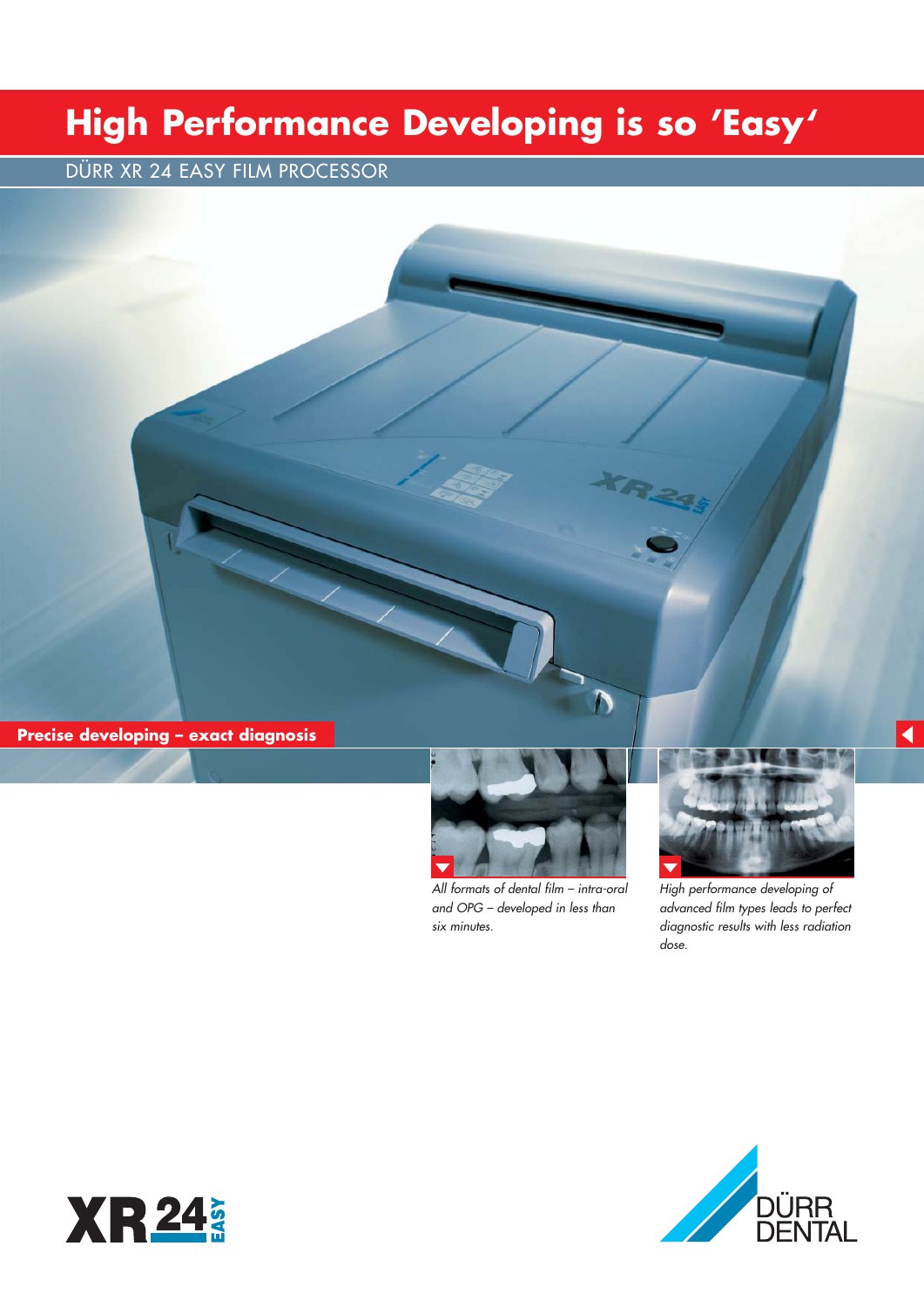### **Image quality hard to beat, easy to operate.**

### DÜRR XR 24 EASY FILM PROCESSOR

#### **It's so 'Easy' – a picture quality hard to beat**

The Dürr XR 24 Easy develops panoramic and intraoral dental films with total automation. The XR 24 processing system has established an international reputation in dentistry thanks to its range of performance characteristics.

- Fully automatic development of all dental films and sizes in 6 minutes
- ▶ The automatic start/stop function ensures simple and time saving operation
- Gentle film handling thanks to the unique XR-24 transport system
- Consistently perfect diagnostic image quality because of the new continuous flow heater technology with high temperature stability
- The balanced system of XR 24 Easy and Dürr Automat XR X-ray chemistry delivers optimum film development
- Comprehensive range of accessories such as daylight and darkroom adapters, the new regeneration unit with collecting vessel as well as Dürr cleaning sets

#### **Exemplary cost-effectiveness and reliability in the XR 24 family**

The name spells it out: The XR 24 Easy belongs to the family of Dürr XR 24 series, thus enabling it to meet the challenge of developing high-quality x-ray films.



**Developing of all dental image formats**



*Insert the films and away you go: the automatic start function sets the development process going.*



*Only six minutes later: the precisely developed OPG is available – and the XR 24 Easy switches itself off automatically afterwards.*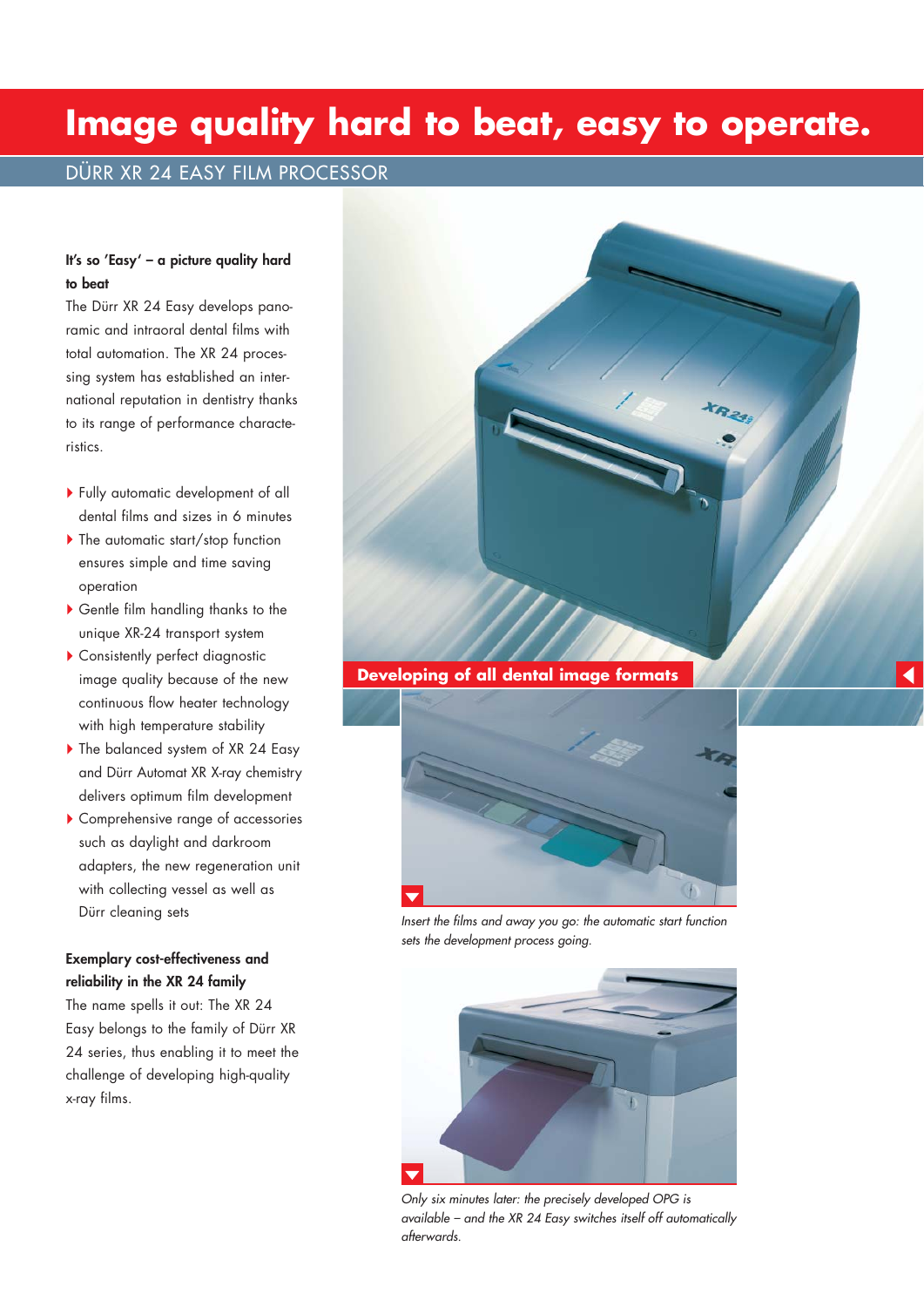## RR X-RAY FILM

#### **Film transport on rollers system**

The unique transport system is compatible with your films and the normal maintenance routine. Films are transported very gently from one bath to the next: developing, fixing and water, with gentle drying. And the process used by the XR 24 Easy provides protection against inadequate results: optimum conditions are assured by the roller film transport method which employs Dürr Automat XR x-ray chemistry and a constant temperature of 28°C in the developing bath and in the fixing bath. Maintenance is simple: just remove the rollers and wash under running water and periodically with the XR clean system.

#### **No algae in the water bath**

The water bath of the XR 24 Easy is a running water consumed only during the development process. Thus, the film is rinsed gently without contaminents from previous films becoming added to the bath. System maintenance costs are greatly reduced.

#### **Service at the first glance**

Replacing chemicals becomes an easy operation: just follow the colourcoding used by Dürr X-ray chemistry for its baths. In average operation, replacement of chemicals will be necessary every three weeks or 60 OPG films which ever comes first.

#### **The flexible daylight module system: DL 24 and DL 26 hoods**

You don't need a dark room in order to use the XR 24 Easy. This is because it can be fitted with various daylight hoods. The DL 24/26 provide the perfect solution for such a dental practice. The daylight hoods fit directly onto the machine and offer definite advantages:

- Variable positioning of the gloves to suit practice
- Practical connection to the XR 24 Easy
- A filter plate for intraoral films
- Film safe for large films
- Cassette holder for curved cassettes

#### **Chemical-Regeneration**



**H** 24

*Film-Safe for OPG and filter plate for intraoral films with the DL 24/26*

RU 24 Easy regeneration was developed for practices and clinics with a higher throughput of film. Over and above a daily volume of three panoramic and 10 intraoral films, this noticeably reduces expenditure on cleaning and maintenance and the consumption of developer and fixer. The RU 24 Easy is connected directly to the position of the XR 24 Easy. Upon every switch-on and in standby mode, the regenerating pump will activate itself every 24 hours for 30 seconds, and renews 190 ml of developer and fixer.

- Less expenditure for cleaning and maintenance, just drain out the chemicals every three months, and clean the machine. [Depending on film through-put]
- Less consumption of developer and fixing agents in the context of a high film throughput
- 5 litre regeneration tank volume
- Reliable, daily regeneration by time-management (after 24 hours)



*XR 24 Easy and RU 24 Easy replenisher unit*